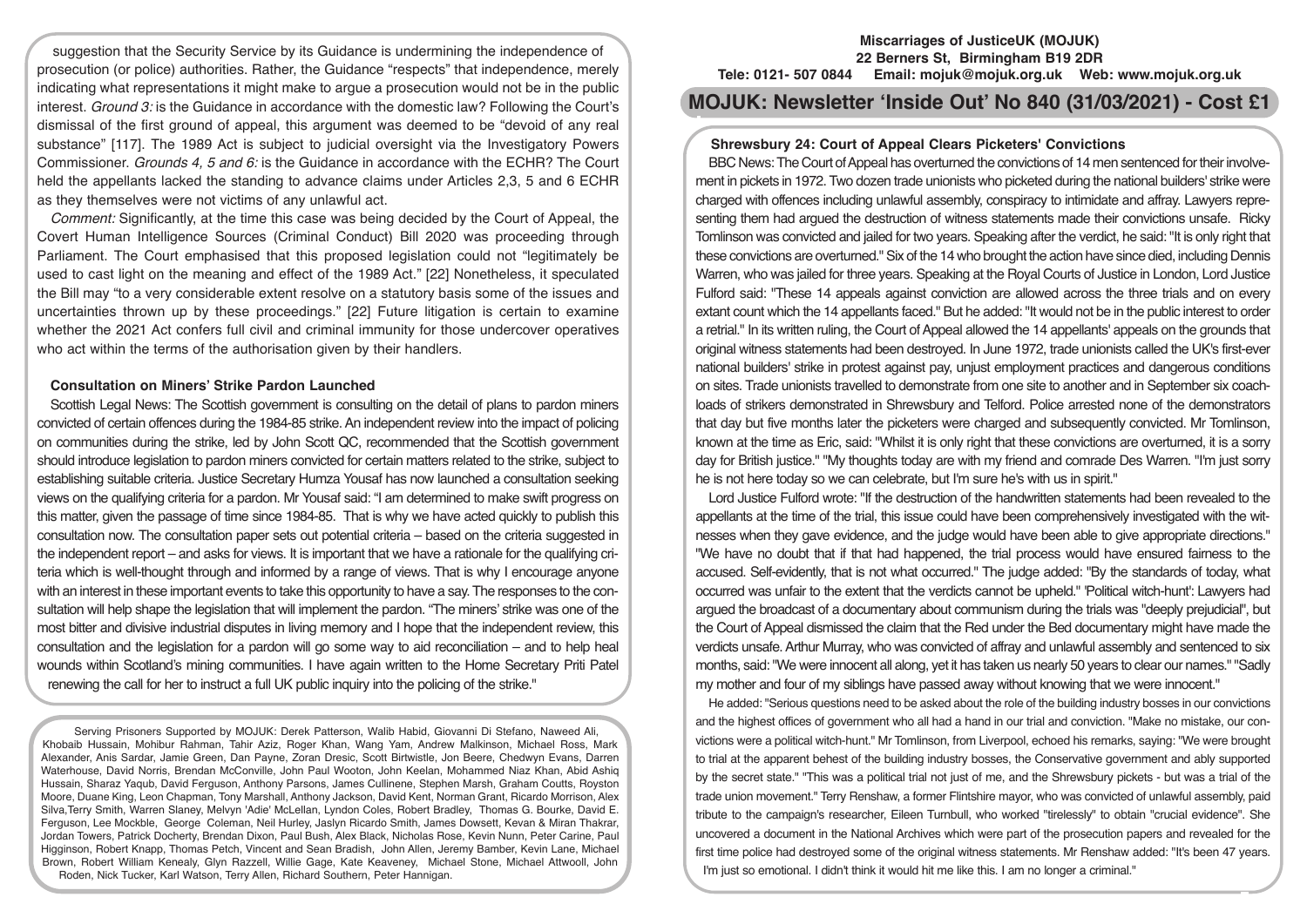#### **CCRC Evidence Used by Court of Appeal to Knock Back 'Freshwater Five'**

Judgement was handed down on Thursday 25th March 2021, in the case of Beere & Anor, R. v [2021] EWCA Crim 432 (25 March 2021) - Procedural history leading up to the present applications

36. Between 1 October 2014 and 31 January 2017, the Centre for Criminal Appeals on behalf of these applicants and the co-defendants made a total of five submissions to the *Criminal Cases Review Commission ("CCRC"*), asking it to refer the defendants' case to this Court. In its Final Statement of Reasons, dated 22 November 2017, the *CCRC* declined to refer the case, concluding that there was no real possibility that the Court of Appeal would quash the convictions based upon the submissions put forward. The *CCRC* also concluded that there were no further lines of enquiry that it could undertake which could lead to new evidence that could impact upon the safety of the convictions. It is not necessary to look at the detail of the Final Statement of Reasons since (a) many of the issues raised in the submissions are no longer pursued in the present applications and (b) the Final Statement was issued before the ECDIS data from the Vigilant, which forms the primary basis of the present applications, was made available to the applicants.

37. However, it is necessary to consider one of the issues raised in the submissions and the *CCRC* response on it, to the extent that it forms part of the case being presented by the applicants to this Court. An important aspect of the submissions made concerned alleged police misconduct within Operation Disorient. This focused on the inconsistencies in the evidence associated with the surveillance operation and the observations of DC Jeans and DC Dunne. This included criticism of the SOCA officers involved, DC Breen, the surveillance commander, and DC Parry, the loggist, and their involvement in the embellishment of the observation evidence. Reliance was placed upon the fact that, in an unrelated case R v McGuffie [2015] EWCA Crim 307, this Court allowed an appeal concerning incriminating observations by a squad which included Breen and Parry which were recorded by them by way of late-added addenda but which were disputed by the accused. That appeal was allowed on the basis that the failure to disclose in that case the difficulties with the Freshwater Bay observation evidence in the present case had deprived Mr McGuffie of a fair trial, by denying him the opportunity to rely upon the striking similarities so as to cast doubt on the honesty of some of the same officers.

38. The *CCRC* rejected that submission, concluding that, weighing all the evidence, this was a 'compelling prosecution case of conspiracy to import cocaine'. The safety of the convictions would only be undermined through 'significant new evidence…of such strength as to undermine a substantial strand of the prosecution's case, or suggest serious bad faith, such that the prosecution would represent an abuse of process.' This alleged police misconduct is not a separate ground of appeal before this Court, but at least in their written submissions, Mr Bennathan QC and Ms Timan rely upon the same matters to invite the Court to disregard the observation evidence.

39. We can see no reason for doing so. That is because, as we have already recorded, the criticisms of the observation evidence and its embellishment were fully explored at trial and dealt with in detail by the judge in his summing up, and yet, the jury still convicted the defendants. Furthermore, the actual observation evidence as recorded in the observation log, that items were seen by the two officers being jettisoned into the sea, was not disputed by the defendants, who accepted that items were thrown overboard in Freshwater Bay, albeit that they contended that these were rubbish bags.

173. *Overall Conclusion*: Standing back and looking at all the evidence available at trial as well as the evidence now available, whilst the evidence is circumstantial, this was as the *CCRC* concluded a "compelling prosecution case of conspiracy to import cocaine". The Grounds of Appeal do not begin individually or collectively to cast doubt on the safety of

and it was noted that there was a lack of express statutory prohibition against the operational necessity of running criminally participating agents [85]: All this, in our opinion, further points strongly to the Security Service having, and always having had, the power, by its officers, to run agents who participate in criminality, whether possible or actual, in order to fulfil its function to protect the public: provided that there is no immunity from criminal sanction. [86] The Court deemed it further salient that paragraph 8 of the Guidance "stipulates that authorisation may only be given where the authorising officer is satisfied that the potential harm to the public interest from the criminal activity is outweighed by the benefit to the public interest derived from the anticipated information the agent may provide and that the benefit is proportionate to the activity in question." [87]

The Court's conclusion was reinforced by three other matters. First, the case of Buckoke v Greater London Council [1971] 1 Ch 655 provides a "powerful analogy" to the present case. That case concerned the lawfulness of "Brigade Orders", which permitted the drivers of fire brigade vehicles to cross through red traffic lights in emergency circumstances. The judges accepted that in these circumstances, a breach of law would have occurred and that prosecution could result (though emphasising than an exercise of discretion ordinarily not to prosecute should be expected). Lord Denning MR said (at p.699E) that "if a driver had made clear that he was not going to pass through a red light except when there was no risk of collision and after taking due precautions, then an order to crewmen to travel with such a driver was a lawful order." [90]

As for the Brigade Order itself, Buckley LJ said (at p. 679B): "The Order does not confer any discretion on drivers to break the law: it limits that discretion which they individually exercise." In a similar way, the Guidance "acknowledges the obligations of individuals to comply with the law and acknowledges the risk of prosecution if that is not done; but, amongst other things, it gives guidance as to the public interest and proportionality considerations which must be taken into account before any instruction is given by an individual officer." [90]

*Second,* the Court quoted at length the comments of the dissenting judge in the Spycatcher litigation, Sir John Donaldson MR, who pondered the extent of "wrongdoing" by the Security Service that would be considered excusable. Whilst he put his limit at physical violence, he opined that it would be "absurd to contend that any breach of law, whatever its character, will constitute such "wrongdoing" as to deprive the service of the secrecy without which it cannot possibly operate." [p.189-190 quoted at 91]

*Third,* the Court considered the principle of legality articulated in Lord Hoffman's dicta in R v SSHD, ex parte Simms [2000] 2 AC 115 that courts must "presume that even the most general words were intended to be subject to the basic rights of the individual" [p.131 E-G]. Indeed, the Court ruled that it would be "paradoxical" for the appellants to rely on this argument, "given that the activities of the agents are being "authorised" precisely with a view to preventing the taking of innocent life and to inhibiting the activities of those having no regard whatsoever to any principle of legality." [94] In any event, it is "very difficult" to see how "fundamental rights" will necessarily be "overridden" if the 1989 Act is interpreted as permitting the continuation of the "authorisation" of undercover agents to participate in criminality, without immunity from criminal or civil sanction [94].

*Ground 2*: does the Guidance create a de facto immunity from prosecution? The Court of Appeal was brief in its dismissal of this argument, stating that they found it "very difficult" to ascertain the basis for "the very generalised assertions of de facto immunity." [106] The Court agreed with the Tribunal's disposal of this issue. Overall, "this argument presupposes what the outcome would be after the event in a criminal court on the individual facts of a particular case." [para 79 quoted at 110]. The Court was similarly unpersuaded by the appellants'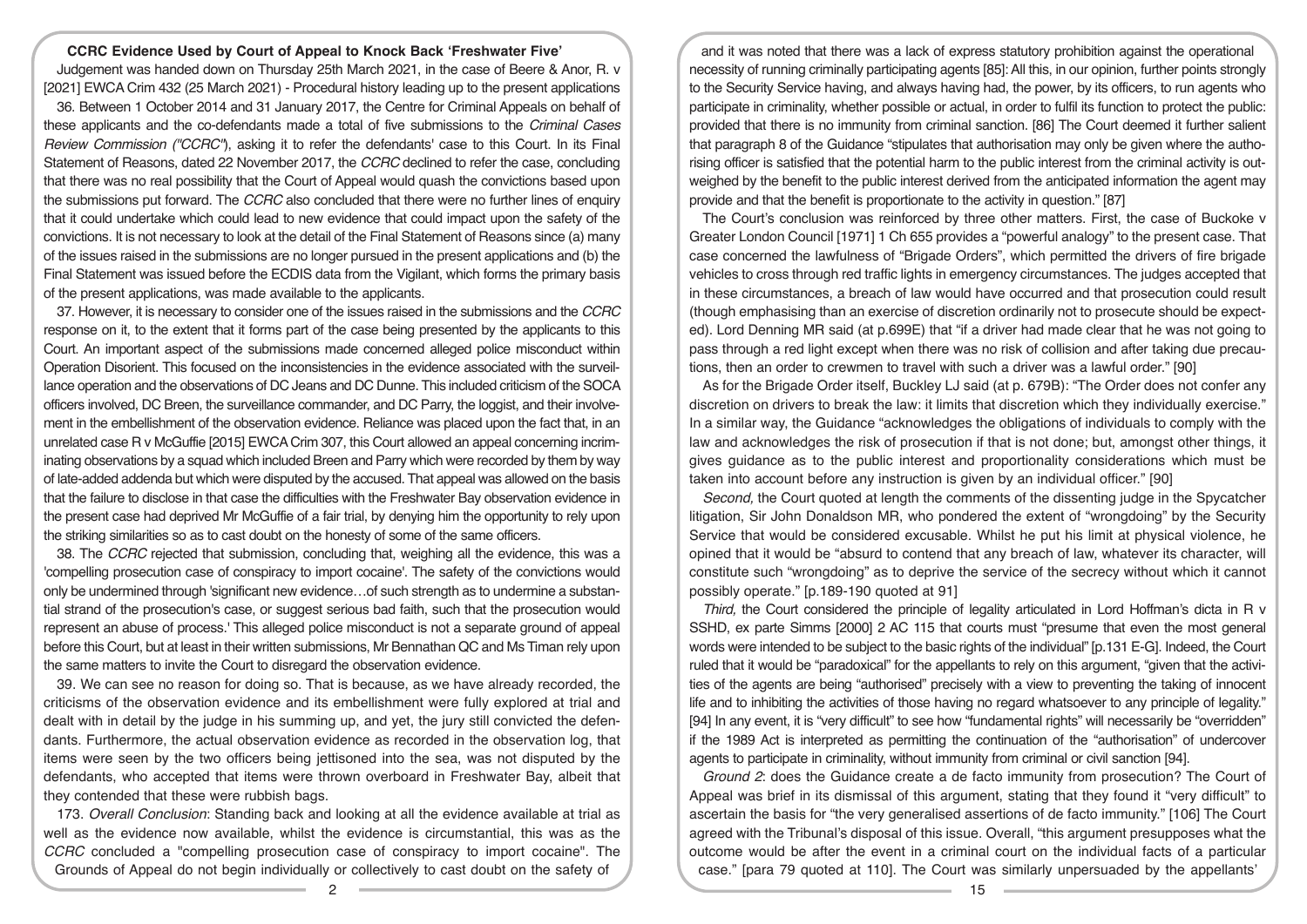the participation in criminal conduct by Covert Human Intelligence Sources. Ultimately, the Court had to determine the legitimacy of this policy by reference to the provisions of the Security Service Act 1989, which was the first piece of legislation to put the activities of the Security Service on a statutory footing. The Service had previously been governed by the Royal Prerogative.

The Investigatory Powers Tribunal ("the Tribunal") found by a majority for the respondents, but the minority disagreed on the issue of whether the relevant policy amounted to an unlawful de facto power to "dispense" with the criminal law (and whether it was compliant with the ECHR).

*Discussion and Disposal* - Ground 1: Does the Security Service have the legal power (vires) to run agents who participate in criminality? The Court upheld the decision of the Tribunal that the Security Service does have the legal power to run agents who participate in criminality. Importantly, the minority in the Tribunal themselves agreed with the majority that in operational terms that it was not simply desirable but "necessary" (or "essential") for the Security Service to have the power to run agents who participate in criminality (which was also consistent with the de Silva Report). Nevertheless, the minority held such a power was neither available under the Royal Prerogative nor could it be implied into the 1989 Act as a matter of necessary implication. Instead, because the Act says nothing expressly about these powers, they construed s.1(2) to be a provision which merely defines or limits the scope of the Security Service's activities.

Professor Zellick QC, who was in the minority, had sought to address this apparent inconsistency by suggesting that if MI5 were to turn a "blind eye" to offences in relation to proscribed organisations, then that would not be "subversive" to the rule of law. The Court of Appeal described this "middle position" as "unprincipled". The Guidance could only possibly be lawful or unlawful.

The fact is that before the 1989 Act, there would have been some situations where agents committed crimes in the course of their operations. The Court of Appeal agreed with the Tribunal majority that such a power, if lawful before the 1989 Act, would "continue" to be lawful in the language of s.1(1) and s.2(1). The Court further agreed with the majority that the availability of such a power is consistent – and necessarily consistent – with the "efficient" running of the Security Service for the purposes of s.2(2). [64]

It followed by way of "necessary implication" that the "1989 Act [confirms] the continuance of powers which the Security Service previously had, in order to fulfil the functions now specified in s.1(2) and (3)." [65] The Court buttressed this conclusion by reference to authority. In R(A) v Director of Establishments of the Security Service [2009] EWCA Civ 24, Laws LJ stated at para 28 of his judgment that "All the functions of the Security Service are and have been since the coming into force of the Security Service Act 1989, statutory functions". Therefore, despite the Act's lack of express words, it is "not at all fanciful" to reason that Parliament intended the Security Service to retain its "operationally necessary" powers after the passage of the Act. [67]

The "key question", said the Court, would be whether that power could be necessarily implied if the instruction to participate in criminality could not be lawfully given (as was contended by the minority in the Tribunal). To address this issue, the Court explored the distinction between a power and an immunity [73]. Importantly, the Guidance is specific that the "authorisation" to participate in criminality has no legal effect and does not confer on either the agent or those involved in the authorisation process any immunity from prosecution [76]. This meant that it "cannot properly be said that the 1989 Act or the Guidance seek to place the Security Service and its officers and agents above the criminal (or other) law." [77]

It was held that the functions of the Security Service and Director-General (as stated in s. 1 and s. 2 of the 1989 Act) are "all essentially geared to maintaining peace and stability within the realm"

these applicants' convictions. The applications for leave to appeal conviction are accordingly refused, as are the applications for an extension of time and to adduce fresh evidence. Below the full press release from APPEAL, who represented Jonathan & Daniel

*Deeply Troubling" Court Of Appeal Decision Upholds Freshwater Five's Convictions Despite Evidence Disclosure Failure -* Two members of the 'Freshwater Five' – all of whom maintain their innocence of a £53m cocaine smuggling plot – lost their bid to have their convictions overturned today despite the Court of Appeal finding that a failure to disclose evidence at their trial "should not have happened". The 'Freshwater Five' had been sentenced to a total of 104 years' imprisonment at Kingston Crown Court in 2011 after being convicted by an 11-1 majority jury verdict. Scaffolding business owner Jonathan Beere, fishing boat skipper Jamie Green and crewmember Zoran Dresic were each handed down 24 years' imprisonment, while fishermen Daniel Payne and Scott Birtwistle received 18-and 14-year sentences respectively. Three of the men – Jamie Green, Jonathan Beere and Zoran Dresic – are still in prison.

Last month (April) judges considered fresh expert evidence that the lawyers for Jonathan Beere and Daniel Payne argued undermined the prosecution's case that they conspired to use a fishing boat to collect drugs from a containership in the English Channel and later deposited them in Freshwater Bay off the Isle of Wight. The new evidence, uncovered by law charity APPEAL, was based on radar data from a law enforcement vessel which the Crown failed to hand over at trial. In its judgment, the Court of Appeal said of this disclosure failure, "what happened should not have happened" and that the prosecution expert who extracted the data made a "serious and surprising mistake" in not supplying it to law enforcement investigators.

The case at trial: The Crown alleged at trial that in the early hours of 30 May 2010 Jamie Green's fishing boat, the Galwad-Y-Mor, manoeuvred in the wake of the MSC Oriane in high seas, in the dark, in 3 minutes in order to collect 250kg of cocaine which the prosecution hypothesised was jettisoned from the containership, which had travelled to the English Channel from Brazil. No evidence was put forward showing that drugs had been present on either vessel, but holdalls of cocaine strung along a rope found floating in Freshwater Bay were recovered by Serious Organised Crime Agency (SOCA) officers the following day. Two Hampshire Constabulary officers involved in the SOCA operation told the jury at trial that the afternoon before they had seen the fishing boat deposit the drugs in Freshwater Bay the previous day in an amended log entry – but that no one in the operation reacted to their observation when it was radioed in, an element of the prosecution case that the trial judge characterised as "extraordinary."

*New Evidence, the Appeal Application and Judgment* - In 2018, the Crown Prosecution Service disclosed for the first-time radar data from a Border Agency vessel called the Vigilant, which had been monitoring the MSC Oriane and Galwad-Y-Mor. The data had been extracted from the Vigilant's Electronic Chart Display and Information System, or ECDIS, by a prosecution expert in June 2010 and stored on floppy disks which then sat in a safe for the intervening years. The failure to disclose this data was accepted by the Crown. In today's judgment the Court stated with regards to this non-disclosure that "what happened should not have happened" and said there had been a "serious and surprising mistake" by prosecution expert witnesses in not bringing this evidence forward. The Court also faulted law enforcement investigators for failing to "join up such investigative dots."

Furthermore, the Court acknowledged that the Hampshire Constabulary officers "did not, at the time of their observation of the Galwad, identify that they were seeing or had seen holdalls being deployed in a line, as they described" and thus there was "no credible eye-witness tes-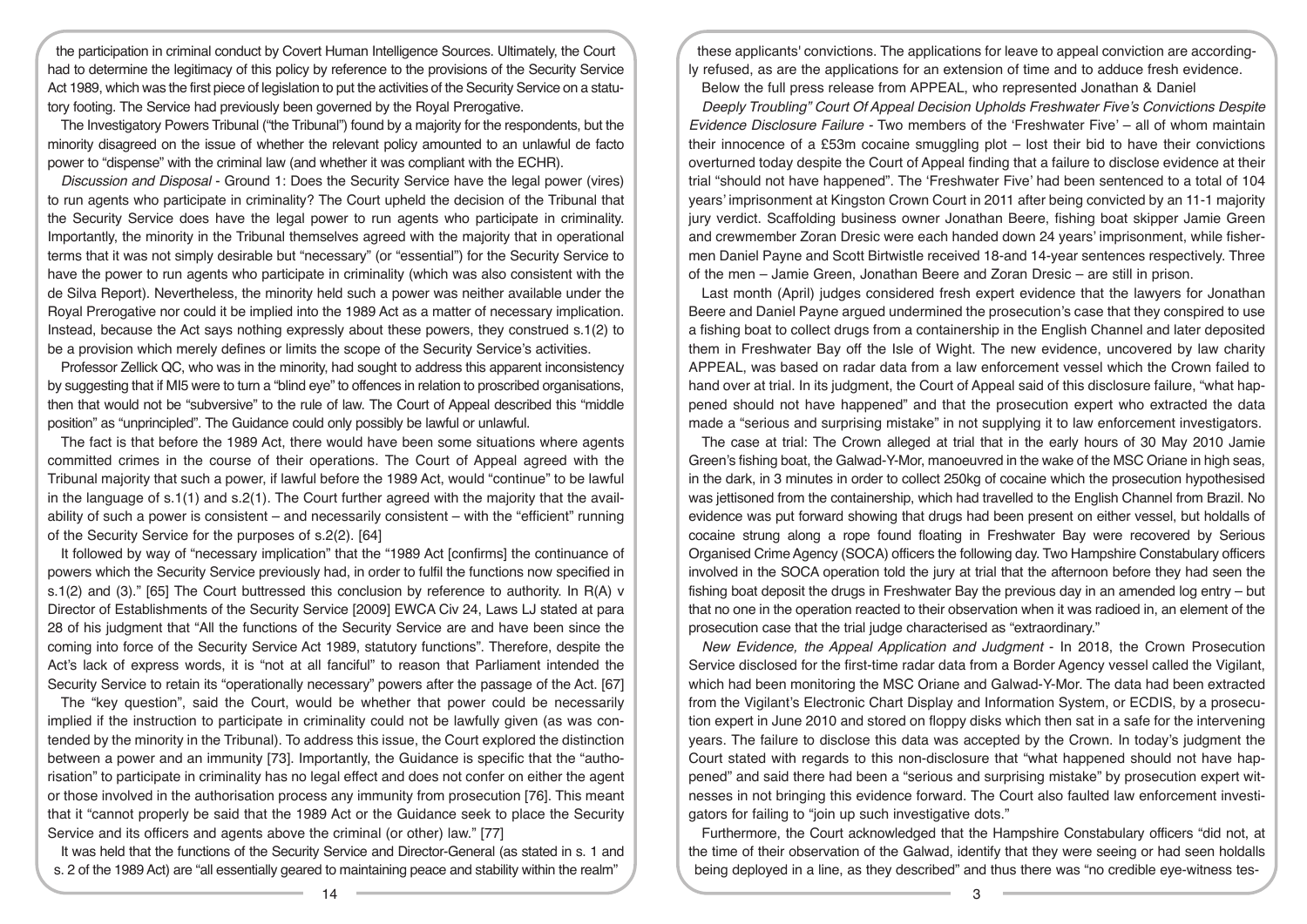timony in terms linking the Galwad (and therefore the applicants) to the drugs found [.]" Despite acknowledging the problems with this evidence, the Court of Appeal declined to quash the convictions. It acknowledged that "the evidence is circumstantial" but agreed with the Criminal Cases Review Commission's previous finding that the prosecution's case was "compelling".

In its review of the case, the CCRC failed to obtain the undisclosed radar evidence which formed the basis of this appeal application. The CCRC has recently been criticised in a report by the Westminster Commission on Miscarriages of Justice, co-chaired by two members of the House of Lords, for the inadequacies of its approach to investigation. The grounds of appeal advanced by the men were that the new radar data showed that: The Galwad-Y-Mor never got sufficiently close to the path travelled by the MSC Oriane to permit the transfer of drugs according to the Vigilant's radar's assessment of the path travelled by the Oriane . In rejecting this ground, and finding the radar derived line for the path take by the Oriane not to be reliable, the Court rejected evidence from a renowned leader in radar and surveillance technology.

The Court concluded that the AIS-derived line from the Vigilant's ECDIS for the path taken by the Oriane was reliable. They found that though it was different to the path presented by the prosecution expert at trial, because this data placed the fishing boat's southernmost turn closer to that track, the jury would have found it more inculpatory than the line presented at trial. The Court reached this conclusion despite another expert's evidence that this new line changed the probability of any drugs pick up in a manner that was significant.

Another small vessel travelled to Freshwater Bay, where the drugs were recovered, shortly after the Galwad had sailed nearby. Either this was an alternative suspect vessel which was not known about at trial, or this was a law enforcement vessel which failed to find any drugs in the bay after the Galwad passed through. The Court effectively concluded that as the Vigilant did not consider this high powered RHIB to be a suspect and ignored it, the jury would have done the same, had they been made aware of it. The applicants had also argued that this craft could be a law enforcement asset going to check whether the Galwad had left any drugs behind in Freshwater Bay. Had it found any, this evidence would have been presented at trial – which it was not. The Court accepted the Respondent's contention that it was not the Vigilant's RHIB, on the basis that no note of such an operational deployment of the RHIB exists in the Vigilant's deck log. However, the cover of the Deck Log states that "no operational information is to be recorded in the Deck Log at all". The Vigilant was monitoring the MSC Oriane and discounted the Galwad-Y-Mor as the drugs-receiving vessel around the time when the transfer was supposed to have been taking place.

The Court found that the ECDIS data showed that the "yacht" recorded as being seen near the Oriane by the Vigilant at a time when no activity was visible on the stern of the container ship was the Galwad and not a yacht at all. At trial this yacht was thought to be a different vessel altogether. However, the Court concluded that this would not have made a difference to the jury's verdict. A surveillance plane flew over Freshwater Bay after the Galwad-Y-Mor passed through yet failed to report the presence of any bags tied together on a rope in the water below.

The Court found it inarguable that this was the UKBA surveillance aircraft, preferring a handwritten note on a log of the take-off time of that aircraft, over the radar data from the Vigilant. This was despite the fact that the Crown's barrister submitted during the appeal hearing that the safest course was to assume that the radar target seen was the UKBA surveillance aircraft. The Court concluded that even if it was the surveillance aircraft deployed on the drugs smuggling operation, it could have missed the large red marker buoy, bright white rope, and eleven coloured holdalls that the police claim the Galwad had dumped in the water

Anita Sharma, Head of Casework at INQUEST who has worked closely with the family, said: "Officers treated Leon's obvious distress as aggression and violence. They used brutal and almost immediate force and chose not to seek clinical support, while the Ambulance service made no attempts to intervene. These actions and inactions are part of a pattern of inhumane treatment rooted in systemic racism. This damning conclusion is an important recognition of the seriousness of the system wide failures. The police will say that seven years on things have changed. Why then are Black men still subject to disproportionate use of force by police? Why are they more likely to die after police contact particularly when in a mental health crisis? And why have the police resisted scrutiny and accountability since his death by neglect."

Jocelyn Cockburn, Partner at Hodge Jones & Allen solicitors said: "Shockingly several years after the death, the police officers displayed little or no insight into the consequences of their actions. Officers said they would do the same today. This shows an unmitigated failure on the part of the Chief Constable to take appropriate actions following the death. The attempts by Bedfordshire Police to obstruct the investigatory process from the very first moments (when officers conferred in preparation of their statements) have meant that there has been a failure to learn lessons. There has been no accountability. The evidence heard during this inquest has been an important step towards learning lessons. It is the interests of officers of Bedfordshire Police as well as the general public that the rights lessons are learned following this tragedy. There is every need for a prevention of future deaths report in this case as there are serious concerns that the police simply will not face up to the truth of what happened and the lessons that should be learned from it. This family's fight for justice continues."

 Gimhani Eriyagolla, Solicitor at Hodge Jones & Allen, said: "While we still believe there was enough evidence for unlawful killing, the conclusion of neglect showcases how system wide failures were at fault for Leon's death. However, it is shameful that it has taken nearly eight years to get to this result. There has been a continuous lack of accountability from the Bedfordshire Police, something which has only gotten worse through this inquest. Officers have fabricated accounts and excuses to cover up this injustice. The issues presented in this case, such as the treatment of mixed-race person in custody, the dangerous restraint used on someone suffering from ill mental health, and the lack of medical intervention, shows a myriad of systemic problems from the Bedfordshire Police as well as failings by East of England Ambulance Service that are simply unacceptable.

# **MI5 Undercover Agents May Commit Crimes With Impunity**

In Privacy International & Ors v Secretary of State for Foreign & Commonwealth Affairs & Ors [2021] EWCACiv330, CoA held that the policy which authorises officers of the Security Service (MI5) to run undercover agents who participate in the commission of criminal offences is lawful.

*Background and Legal Framework:* The appellants' challenge focused on the alleged participation of undercover MI5 agents in criminality. Particular emphasis was placed upon the infamous killing in 1989 of Northern Irish solicitor, Pat Finucane, who was involved in representing those accused of terrorist activities. Of note, in 2012, the Prime Minister, David Cameron, stated that there was "state collusion" in the murder [17]. This led to a report prepared by Desmond de Silva QC in December 2012, who expressed "significant doubt" that the murder would have occurred without the involvement of "elements of the State"; and suggested that there were "positive actions by employees of the State" to further and facilitate the murder [18].

In this case, the focus of challenge was a policy document issued by the Security Service in March 2011 entitled, "Guidelines on the Use of Agents who participate in Criminality – Official Guidance" ("the Guidance"). This document delineates the Security Service's procedure for "authorising"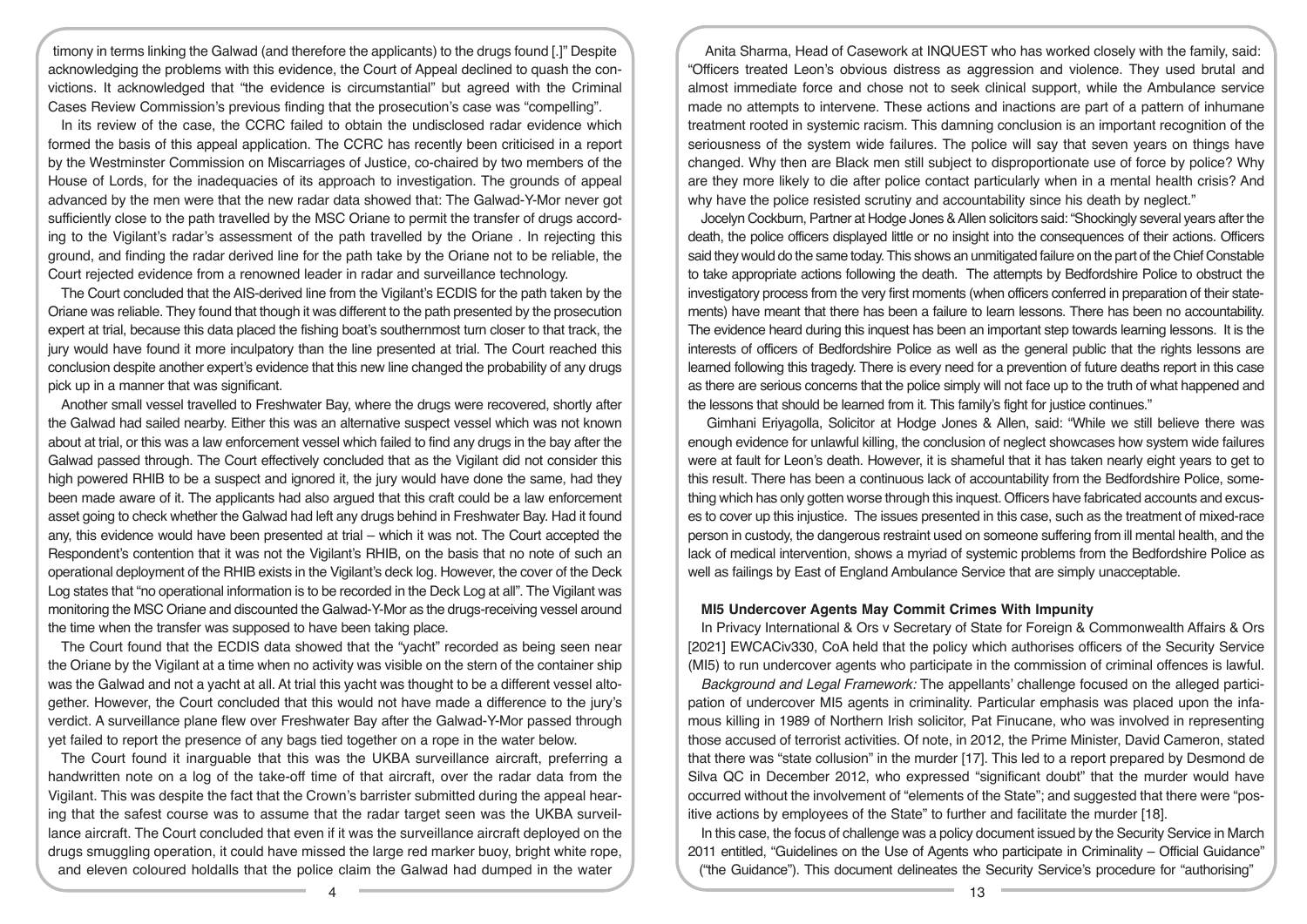in the prone position with the application of inappropriate use of force. They also criticised a failure to recognise Leon as a medical emergency, inadequate assessments and a failure to monitor him. They pointed to an unsatisfactory conveyance in the police van as well as miscommunication throughout. These failures contributed to his death. The jury also found a number of serious failings by the East of England Ambulance Service. Leon had been moving erratically around the local area, with numerous witnesses describing that he appeared to have mental ill health and seemed 'confused' but not aggressive. Bedfordshire Police initially arrived on the scene after a member of the public called 999, concerned for Leon's welfare. The caller asked for an ambulance as well as police as Leon "needed calming down".

The police control room, who could see Leon on CCTV, logged this as 'an aggressive male'. Armed police officers arrived on scene and Leon was detained under section 136 of the Mental Health Act. He was quickly brought to the ground and restrained in the street by three officers. Leon was in prone restraint (face down) for over 13 minutes, and in handcuffs and leg restraints for 25 minutes. Staff from the East of England Ambulance Service arrived on scene, but did not assess or communicate with Leon. Leon was then taken in a police van to Luton Police Station, rather than the local hospital despite it being closer in distance. The custody team had been alerted that a 'violent male' was being brought in. Unable to walk, he was carried into a cell where he was restrained again then left unconscious for 6 minutes and 15 seconds, before becoming silent and unresponsive. At this point Leon was taken by an ambulance to hospital, where he was pronounced dead.

Throughout the nine-week inquest, held by the Senior Coroner for Bedfordshire, Ms Emma Whitting, jurors heard evidence of a catalogue of failings that culminated in Leon's death. The inquest heard his primary cause of death was "amphetamine intoxication in association with prone restraint and prolonged struggling", with a secondary cause of coronary heart disease. A medical expert told the inquest Leon would have survived, beyond reasonable doubt, if he had been taken to hospital rather than police custody. The credibility of the officers' accounts was called into question after the breach of a non-conferral order, initial statements from the officers were nearly identical when given. At the conclusion of the inquest the coroner praised the family for the 'complete understanding and courtesy' they had shown throughout the process. The coroner said that Leon deserved to get the full services owed to him by the police and ambulance service. She said Leon had been "so very let down". The coroner also made the point that, unlike Bedfordshire Police, the EEAST had acknowledged their failures before the end of the inquest. The Coroner indicated that this was to their "credit" and that she hoped the Chief Constable would "reflect" on the implications of the findings. She gave a clear hint that she considered it would be appropriate to make a 'Prevention of Future Deaths' report linked to the police conduct.

Margaret Briggs, Leon's mother, said: "Today marks a milestone in our fight for justice for Leon. After seven long years of waiting, those present during Leon's restraint have finally been made to explain their actions. The conclusion of Neglect does not, I believe, reflect the evidence and I am disappointed that the jury did not return a conclusion of Unlawful Killing. Over our long fight for the truth there has been no remorse shown by the police – in fact they have tried to disrupt the investigation at every turn, determined to cover their own backs. To this day, those police officers still have their jobs and livelihoods and no one has been punished for Leon's death. There has been no accountability or justice. The CPS must now reconsider bringing prosecutions. We think that Leon's race was a factor in the way he was treated by the police. He was treated as someone who posed a threat rather than someone in need of help. Leon was also failed by the East of England Ambulance Service staff who made no attempt to help him or do their job to care for him. They were faced with a man in crisis, who posed a medical emergency, and yet they failed to even check if he was all right."I wouldn't wish the pain we have suffered on anyone."

minutes before. The Court took this view despite being presented with photographs of the items clearly visible in the water taken from a similar plane the next day.

Emily Bolton, Director of APPEAL and Solicitor for the 'Freshwater Five', said: "Miscarriages of justice don't just happen in the trial courts – today one happened in the Court of Appeal. The Court handed down a judgment which simply underscores just how profoundly broken the criminal appeals system is in this country. There is no dispute that this is a case in which law enforcement and the prosecution failed to hand over crucial evidence to the defence at trial. As we showed in the court hearing, that new evidence undermines the prosecution's case on several fronts and gives a totally different picture to that which was presented to the jury. Yet, in a yet another failure to correct a miscarriage of justice, the Court of Appeal has said today that none of this matters. The Court has substituted its judgement for that of the jurors in a way that fundamentally undermines the principle of trial by jury. Further, the Court's ruling effectively gives law enforcement a licence to perpetuate evidence disclosure failures in future. It sends a deeply troubling message that they can withhold crucial information from judges, juries, and defendants and get away with it. We have no doubt that law enforcement holds further evidence which supports the Freshwater Five's innocence. Yet our opaque, unaccountable justice system continues to prevent the truth from coming to light. o those with short memories, it is worth bearing in mind that it took three appeals before the Birmingham Six finally had their names cleared. The Freshwater Five, their families and the APPEAL team will keep battling for justice and reform."

Freshwater Five Families Issued the Following Statement: "This is a bitter and dark day for the men and their families. Yet again, our faith in the criminal justice system has been shattered. These men are innocent and have collectively spent decades in prison for a crime they did not commit. They have missed births, the deaths of close family members, and countless other irreplaceable family moments while our so called 'justice' system has kept them kidnapped behind bars. Today, in ruling against Jon Beere and Danny Payne, the Court has once again whitewashed over what has happened in this case, just four days after Jon's father died, having lost his battle to hold out long enough to see his son vindicated. At this next funeral we will be mourning the death of Jon's father, but also the death of British Justice. This pitiful judgement is just yet another example of the system protecting itself from embarrassment and criticism. If the Court of Appeal and the Criminal Cases Review Commission won't correct this mistake, where else do we turn? British justice is broken, and we will never trust it again. But we have faith that the truth will out. In every round of this case, more and more people have come forward with information about what really happened. We are not the only ones waking up in the night worrying about this case - people involved in the original investigation are having trouble sleeping too – there are whistle blower protections and those with a conscience will come forward. The five men and their families would like to place on record their sincerest thanks to the legal charity APPEAL for their relentless work, and for walking through this nightmare alongside us. We also want to thank barristers Joel Bennathan QC and Annabel Timan for their painstaking advocacy, and the experts on the appeal who worked for hundreds of hours for free in their quest to uncover the truth. We ask for privacy during this difficult time. as we come to terms with this decision. The war is not over, and you haven't heard the last of us. Once the dust has settled, we will be back fighting for this horrific miscarriage of justice to be overturned and making sure the public knows the full story of not just what happened here, but of the efforts that have been made to cover it up"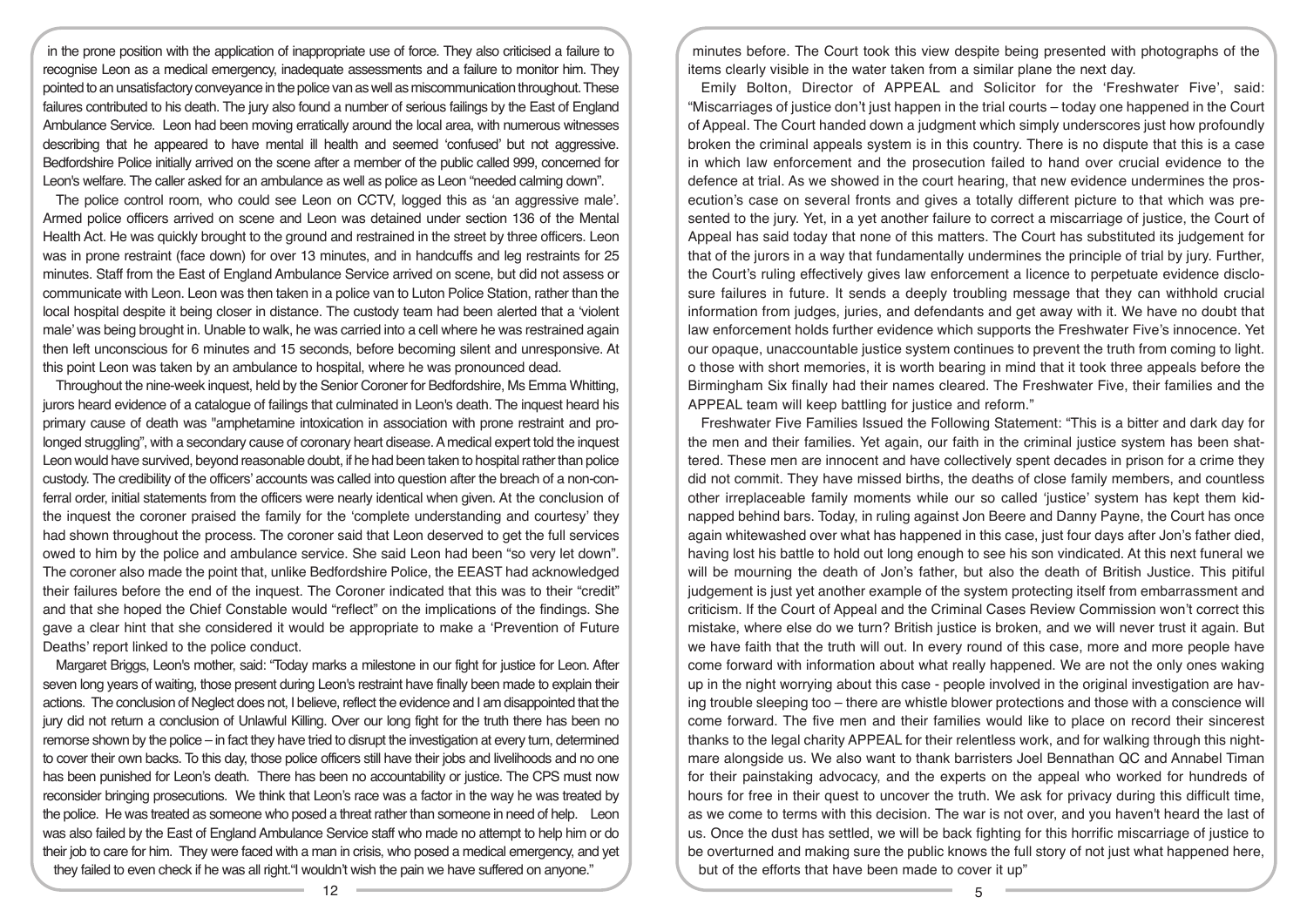# **Colin Norris - Science Fact and Science Fiction**

Paul May , Justice Gap: On February 12 2021, the Criminal Cases Review Commission referred the convictions of former hospital nurse Colin Norris to the Court of Appeal. The decision came more than nine years after his October 2011 application to the Commission challenging his conviction. Extraordinary delay has typified every stage of his 18 year quest for justice during which time he has consistently protested his innocence.

Colin Norris was first interviewed by police in December 2002 following the death of an elderly patient at Leeds General Infirmary. Arrested a few days later, it was almost three years before he was charged with murdering four elderly patients and the attempted murder of another. Two years elapsed before his trial commenced in October 2007 culminating in a guilty verdict five months later. His case exemplifies problems juries face when considering complex scientific evidence. These difficulties are compounded by widespread misperceptions about the nature of science and the role of expert witnesses within the adversarial trial system. His case also highlights the dangers inherent in conclusion-driven police investigations.

*Operation Bevel:* On November 11 2002, retired shopkeeper Ethel Hall, aged 86 years, was admitted to an orthopaedic ward at Leeds General Infirmary with a broken hip after a fall at her home. She underwent an operation on November 14. In the early hours of November 20, she was heard making loud choking noises. The ward's night team including staff nurse Colin Norris went to her assistance and doctors were called. Mrs Hall went into a coma from which she never recovered. She passed away on 11 December 2002. When nurses went to help Mrs Hall, her blood glucose level was measured. This indicated she was experiencing severe hypoglycaemia (dangerously low blood glucose) expressed as 1.5 millimoles per litre. Hypoglycaemia may result in irreversible coma and death. The condition is normally observed in insulin-dependent diabetic individuals. Mrs Hall, however, wasn't diabetic. Among possible reasons for her condition, a doctor speculated she might have been injected with insulin by mistake. A hospital consultant instructed a sample of her blood be sent for specialist laboratory analysis. On November 29 2002, the hospital was informed the laboratory test showed a high concentration of insulin in her blood. This result, it was suggested, was due to external injection of a large amount of insulin. The hospital contacted West Yorkshire Police who began an investigation on December 6 2002.

On December 9 2002, Colin was interviewed as one of 16 hospital staff who police had identified as working in or near the orthopaedic ward on the night in question. On December 11 2002 Colin was arrested. He was held for 29 hours during which time he was questioned about Mrs Hall's death. He denied any wrongdoing and was released on police bail. The reason why police suspicion fell so quickly on Colin remains unclear to this day. In a 2011 article for a policing journal, a senior West Yorkshire officer conducting the investigation claimed 'initial enquiries on the ward… revealed… two other patients had died under similar circumstances' and that Colin had been on duty in the ward when the patients suffered hypoglycaemic episodes. This assertion is simply untrue. In the course of a five-year investigation (Operation Bevel), West Yorkshire Police took a remarkable 7,212 witness statements. Not a single one corroborates the claim regarding 'initial enquiries' by West Yorkshire Police. There were few, if any similarities, between the deaths of the patients named in the article and Mrs Hall's demise. Nor were the two women's blood samples subjected to laboratory analysis.

A comment by the officer who first interviewed Colin as a witness may provide a clue why he rapidly became the sole focus of police interest. Colin is gay. In a report to his superiors, the interviewing detective made a gratuitous remark that he 'noticed that NORRIS… was

formerly serving sentences for terrorist offences – the Birmingham Six, Judith Ward and Danny McNamee. Some notion of the bleakness of HMP Frankland's location may be gathered from the fact that the last village one passes before reaching the prison is called Pity Me.

Colin has been supported throughout the nightmare by his devoted mother June, his stepfather Raymond and many loyal friends. Tellingly, these friends include NHS nurses he met during his three years' training at Dundee and in Leeds after he qualified in 2001. None believe he could possibly have committed the offences for which he was convicted and imprisoned. I hope and pray the Court of Appeal will recognise that yesterday's scientific certainty often becomes today's discredited fallacy and that this innocent man will soon regain the freedom which should never have been taken away from him.

#### **Very, Very Good News: Council of Europe Reopens Pat Finucane case**

Scottish Legal News: The Council of Europe has reopened its consideration of the Pat Finucane case following the UK government's refusal to order a fresh public inquiry into the Belfast solicitor's murder in 1998. The Supreme Court ruled in February 2019 that the state had failed to deliver an Article 2 compliant investigation into the death of Mr Finucane, who was shot and killed by loyalist paramilitaries in collusion with UK security forces.

The government did not respond until December 2020, when it said it would not establish a public inquiry and highlighted an ongoing "review process" within the Police Service of Northern Ireland (PSNI) and investigations by the Police Ombudsman (OPONI). However, the PSNI subsequently said there are "no new lines of inquiry" and the Police Ombudsman said the murder was "not central to any of our ongoing investigations", which human rights campaigners said challenged the government's explanation.

The Committee of Ministers of the Council of Europe, which supervises the executive of judgments of the European Court of Human Rights (ECtHR), examined the Finucane case this week. A record of the meeting says the committee "decided to reopen their consideration of the individual measures in the case of Finucane in order to supervise the ongoing measures to ensure that they are adequate, sufficient and proceed in a timely manner".

It has also "invited the authorities to clarify how the ongoing police and OPONI processes will proceed promptly and in line with Convention standards given the issues raised by both of those bodies in recent statements". Mr Finucane's son, lawyer and Sinn Féin MP John Finucane, tweeted: "This is a hugely significant move. The British govt have been criticised internationally for their failure to establish an inquiry & this level of scrutiny is vital to ensure truth can finally emerge."

## **Leon Briggs: Jury Concludes Neglect After Seven and a Half Year Wait for Justice**

*INQUEST:* An inquest on Friday 12th March, found that a series of omissions and failures by Bedfordshire Police and East of England Ambulance Service contributed to the death of Leon Briggs on 4 November 2013. The jury found, on the balance of probabilities, that there was a gross failure to provide Leon with basic medical attention and that there was a direct causal connection between this conduct and his death. They recorded a conclusion that his death was 'contributed to by neglect'.

Leon Briggs, from Luton, was 39 years old when he died on 4 November 2013 following restraint by Bedfordshire police officers. Today's conclusion marks the latest step in the family's fight for answers. Leon had a mixed-race heritage. He was a father to two children. His family describe him as "a loving, son, brother and father, caring and genuine". He had previously worked teaching computer skills to the elderly and as a lorry driver. The jury criticised the restraint by Bedfordshire Police, which they found to be mostly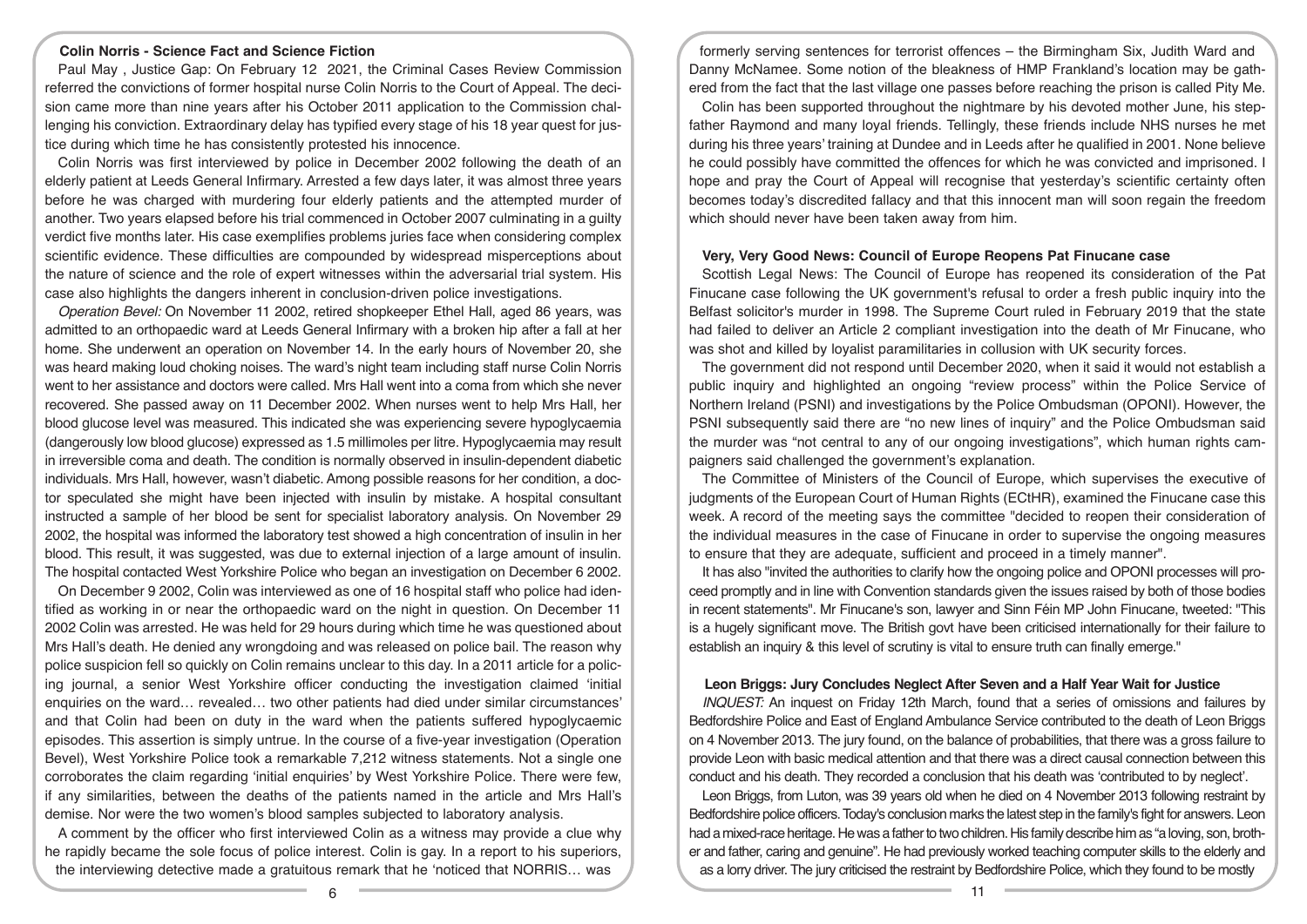outskirts of Warrington where the hearings were held. Michael was instrumental in persuading Birnberg Peirce Ltd to take on Colin's case. The firm is headed by the incomparable Gareth Peirce. I worked with her on many wrongful convictions since I began chairing the Londonbased campaign for the innocent Irishmen known as the Birmingham Six in 1985.

In September 2016, not long after Colin's new legal representatives took over, the Commission issued a 58-page Provisional Statement of Reasons (PSOR) rejecting his application. Among other issues, the PSOR refuted a TV documentary about Colin's case broadcast in December 2014. Although well-meaning, the programme contained information which was either factually incorrect or scientifically speculative. The PSOR confirmed that most of the experts the Commission approached about non-diabetic hypoglycaemia had appeared for the prosecution at Colin's trial. It was perhaps unsurprising they stood by their trial testimony. Colin's lawyers protested that media coverage over which applicants have no control must never be treated as forming part of a CCRC submission. The new lawyers required time to prepare fresh representations. The CCRC agreed to await their submissions.

In January 2017, Colin's legal team submitted further fresh evidence. This included a fresh report after limited access to some of the women's medical records had been obtained. The report concluded that hypoglycaemia experienced by four of the women was a secondary effect of pre-existing illnesses. In other words, there was every reason to conclude the women died of natural causes. In August 2019, the Commission issued a second PSOR rejecting Colin's application. The CCRC's refusal focussed on an issue which bedevilled its understanding of the case more or less from the outset – that the five patients' cases represent a 'cluster' of phenomena which couldn't be adequately explained. In January 2020, his lawyers again drafted a painstaking response demonstrating that no such 'cluster' existed. The clinical picture now pointed to all of the women except Mrs Hall having suffered hypoglycaemia due to natural causes. Had the jury in 2008 been aware of the medical and scientific evidence as it now stood, it's inconceivable a guilty verdict would have been returned.

Mrs Hall's case should be treated separately. Anomalies surrounding the 2002 immunoassay test on her blood sample include the uncontested fact she wasn't hypoglycaemic when the sample was taken, an unexplained 5 day hiatus between stages of the immunoassay tests, no second confirmatory test and failure to apply more reliable analytical methods. Nevertheless, the result still suggests she was injected with insulin. No evidence was ever presented against Colin as one of sixteen staff with potential access to her on the night in question. Sadly, the truth concerning Mrs Hall may never be known partly due to police failures to investigate suspects other than Colin Norris.

On 12 February 2012, the CCRC finally answered the lawyers' January 2020 representations. Having consulted an independent expert in geriatric medicine who largely agreed with Professor Marks' findings, Colin's convictions would be referred to the Court of Appeal. In its press statement accompanying the decision, the Commission 'concluded there is a real possibility that the Court of Appeal will decide that Mr Norris's conviction …is unsafe'.

Since 2012, I've visited Colin many times at HMP Frankland in Co, Durham where he is held as a Category A inmate. The day his conviction was referred coincided with his 45th birthday, He's a mild mannered, friendly Glaswegian who endures his ordeal with great stoicism. He spends much of his time on initiatives to help others including establishing a food bank donation scheme in conjunction with a local charity outside the prison. While he gets on well with prison staff, he is detained in high security conditions more oppressive than any innocent inmate with whose case I've been involved over the past 36 years. This includes those

effeminate in his demeanour and speech'. It's a matter for speculation why the officer considered it necessary to draw irrelevant attention to a witness's sexual orientation during an interview about the wholly unconnected matter of a patient's death. Colin was re-arrested and interviewed by police on another five occasions over the next three years. Curiously, he was allowed to retain his passport and even given police permission to holiday abroad. Despite police admitting there was a paucity of evidence against him when first arrested, no other person was ever investigated in connection with Mrs Hall's death.

Meanwhile, Operation Bevel embarked on a trawl of hypoglycaemic incidents in two wards where Colin worked at Leeds General Infirmary and St James' Hospital, Leeds (Jimmy's) during 2001 and 2002. Although supervised by clinicians, the exercise was conclusion-driven from the start. A major criterion for cases which should receive 'high priority' was those where 'the suspect Norris had attended at the time of death'. On 12 October 2005, Colin was charged with murdering Ethel Hall, Bridget Bourke aged 89, Doris Ludlam aged 80 and Irene Crookes aged 78. All four women suffered hypoglycaemic episodes shortly before their deaths. He was also charged with the attempted murder of Vera Wilby aged 90 who died months after experiencing hypoglycaemia.

Operation Bevel was headed by officers who'd recently reviewed the case of serial killer Harold Shipman. The failure of West Yorkshire Police to apprehend Shipman during his early career as a GP in Todmorden was criticised by Dame Janet Smith in her official report on the case. After Colin's conviction, the Senior Investigating Officer on Operation Bevel proclaimed they'd 'stopped another Harold Shipman in the making'. Approximately 50 police officers and civilian staff were engaged on the inquiry over a three year period. In 2013, West Yorkshire Police answered a Freedom of Information request I had submitted stating they 'hold no information in relation to the estimated total cost' of the inquiry. They did admit to spending £373,895.07 in overtime payments on top of normal salaries indicating significant determination to secure a conviction against their sole suspect.

*Trial:* Colin was again released on bail. He waited another two years before his trial commenced on October 16 2007. The trial lasted 19 weeks. A succession of experts testified that hypoglycaemia in non-diabetic individuals (in the words of the trial judge) is 'vanishingly rare'. Eminent clinicians stated they'd never encountered a single case in their entire careers. To find five cases in two hospital wards was beyond the bounds of mere happenstance. The only explanation, they said, was that all five patients had been unlawfully injected with insulin. Prosecuting counsel stressed Colin was the 'common denominator' as he'd been the staff nurse assigned to care for the elderly women. Experts commissioned by Colin's defence team agreed that spontaneous hypoglycaemia in non-diabetic patients was virtually unknown. This obliged the defence to put forward an implausible hypothesis that a 'mystery intruder' may have gained access to the hospital wards and injected the women without being detected.

Evidence was also called concerning a condition called Insulin Autoimmune Syndrome (IAS) which results in hypoglycaemia. The Crown easily disposed of this argument. One consultant geriatrician likened the prospect of a single patient contracting IAS as 'probably less than winning the lottery'. Over a 44 year period, only 60 instances of IAS were detected among persons of (so called) 'Caucasian' ethnicity out of an estimated world population of one billion. For five such cases to occur in two Leeds wards would have been statistically absurd.

Without substantiation, the Crown alleged that vials of insulin had gone missing from the orthopaedic ward around the time Mrs. Hall developed hypoglycaemia. The defence pointed to glaring stocktaking deficiencies at the hospital. The prosecution also alleged Colin was